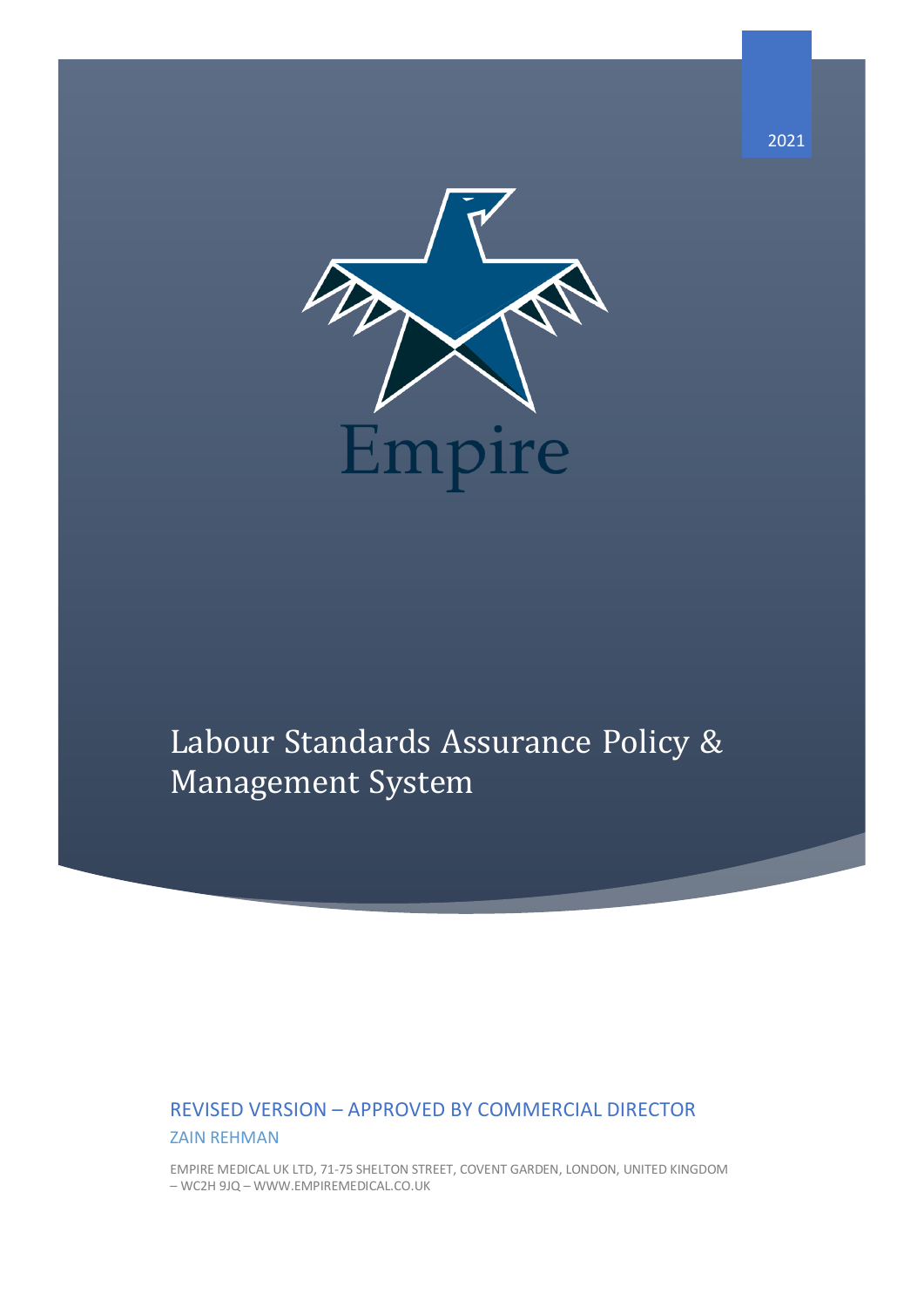

## **EMPIRE MEDICAL UK LTD LSAS Ethical Procurement Policy**

#### **1. Policy:**

EMPIRE Medical UK Ltd supplies a broad range of medical products within the U.K and Europe. As a supplier, Empire Medical recognises our obligation to provide our customers with high quality, professional medical instruments at a competitive price at the best quality.

Empire Medical is committed to upholding an ethical labour policy which is appropriate in nature and scale to the organisation and in-line with its legal and moral obligations as defined by relevant law, employment legislation and International convention. The standards expected not only apply to those who are directly employed within the supply chain but also to members of the public and interested parties who have an indirect involvement within the supply chain.

All of our suppliers were sent the copy of the policy recently and all the employees involved were communicated with it with the evidence retained.

To achieve this, we continually assess and monitor our own performance and process controls and also those of our trading partners. Through this monitoring approach we aim to ensure that our standards are continually improving. Empire Medical commits to making available sufficient resources for the implementation of this policy as appropriate to the nature and scale of its operations. The requirements detailed in this document must be sensitive to the rights and livelihoods of the workers it is aiming to protect.

Empire Medical will make our standard LSAS Policy publicly available at or website https://www.empiremedical.co.uk/, the Policy has also been communicated to all employees, contractors, sub-contractors and suppliers.

#### **For this purpose, Empire Medical UK has drawn up the Supplier Code of Conduct, which sets the appropriate standards for doing business with us.**

These ethical standards cover:

- Child labour
- Forced or compulsory labour
- Freedom of association and right to collective bargaining
- **Discrimination**
- Health and Safety
- Working hours
- **Remuneration** 
	- **Our Strict Minimum Labour Standards:**

Empire strictly do not employ or get the support of child labour. If any young workers are employed usually on work experience or internships suitable risk assessment is carried out and safety training is provided and are not exposed to hazardous conditions and it is made sure they don't work more than 8 hours.

Empire will not in any circumstances hire anyone aged under 18 which would hinder a minor from completion of compulsory schooling or training or if the employment will be harmful to their health and safety. (reference: ILO Convention 138(7))

#### • **Forced Labour:**

Empire shall not engage in or support the use of forced or compulsory labour, or bonded or involuntary prison labour. Employees are free to leave upon reasonable notice.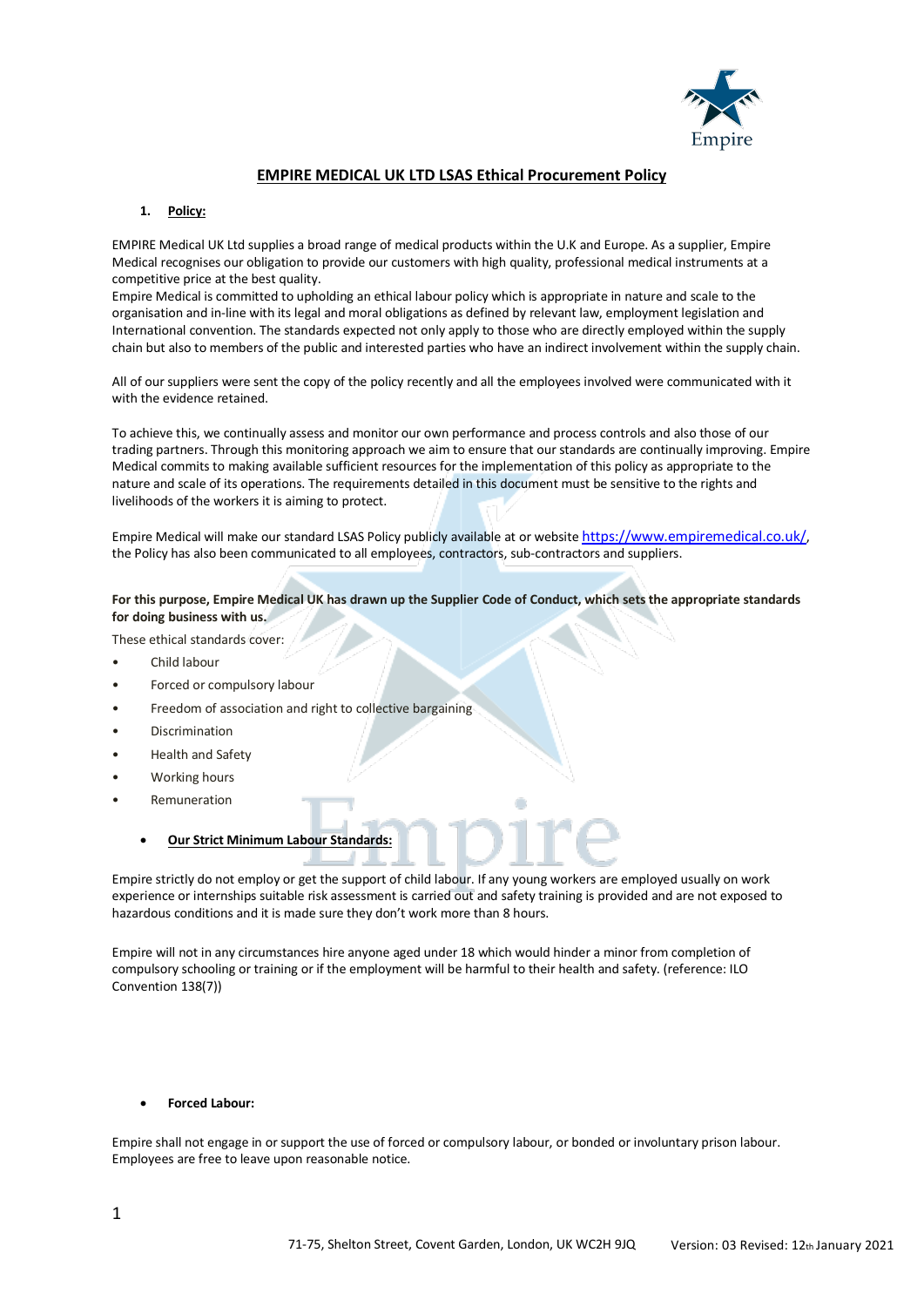

#### **Freedom of Association and Collective Bargaining**

Employees, without distinction, have the right to join or form trade unions of their own choosing and to bargain collectively.

#### • **Discrimination:**

Empire will not engage or support any form of discrimination in its employing of staff, salary, training, promotion, termination or retirement based on race or national or social origin, caste, religion, gender, sexual preference, political affiliations, age or other circumstance that could be classed as discrimination.

**Disciplinary Practices** – Empire will treat all employees with dignity and respect. Empire shall not or tolerate the use of corporal punishment, mental or physical bullying or verbal abuse of personnel. No cruel or inhumane treatment is allowed.

#### • **Health & Safety:**

Providing a safe and healthy workplace environment is one of the main priorities of Empire. And we have taken numerous steps to prevent accidents and injuries in the process of manufacturing in our factory. All employees will find safety and job specifics instructions on the walls in the manufacturing places along with that instruction cards will be provided in the language which is easier for them to read. Also, a brief introduction on the safety features is given as well and explaining the steps to take in emergency situations such as during a fire. Empire provides clean sanitary facilities and drinking water. We have separate team to ensure health and safety is maintained throughout the suppliers and manufacturer.

#### • **Working Hours & Compensation:**

Empire shall comply with relevant laws and labour standards on working hours and holiday entitlement. Empire's working hours do not exceed 48hours per week and overtime hours do not exceed 12 hours per week. Empire ensures that all employees have the legal right to be employed in the UK.

**Remuneration-** Empire shall comply with national laws and regulations relating to wages and benefits. All work associated activities are carried out on the basis of a recognised employment relationship established according to national law and practice.

#### • **Business Continuity Plan:**

The supplier shall be prepared for any disruptions of its business (e.g. natural disasters, terrorism, software viruses, illness, pandemic, infectious diseases). This preparedness especially includes disaster plans to protect both employees and the environment as far as possible from the effects of possible disasters that arise within the domain of operations.

#### • **Improper Payments/Bribery:**

The supplier shall comply with international anti-bribery standards as stated in the United Nations' Global Compact and local anti-corruption and bribery laws including The Bribery Act 2010. In particular, the supplier may not offer services, gifts or benefits to Empire Medical's employees in order to influence the employee's conduct in representing Empire Medical.

#### • **Environment:**

Empire is committed to protecting the environment both through our own actions and also by working with our suppliers. We will continue to focus on delivery high standards of service and quality of goods to our customers. We will comply with all regulatory and legislative requirements and standards as well as implement an effective system to identify and eliminate potential hazards to the environment.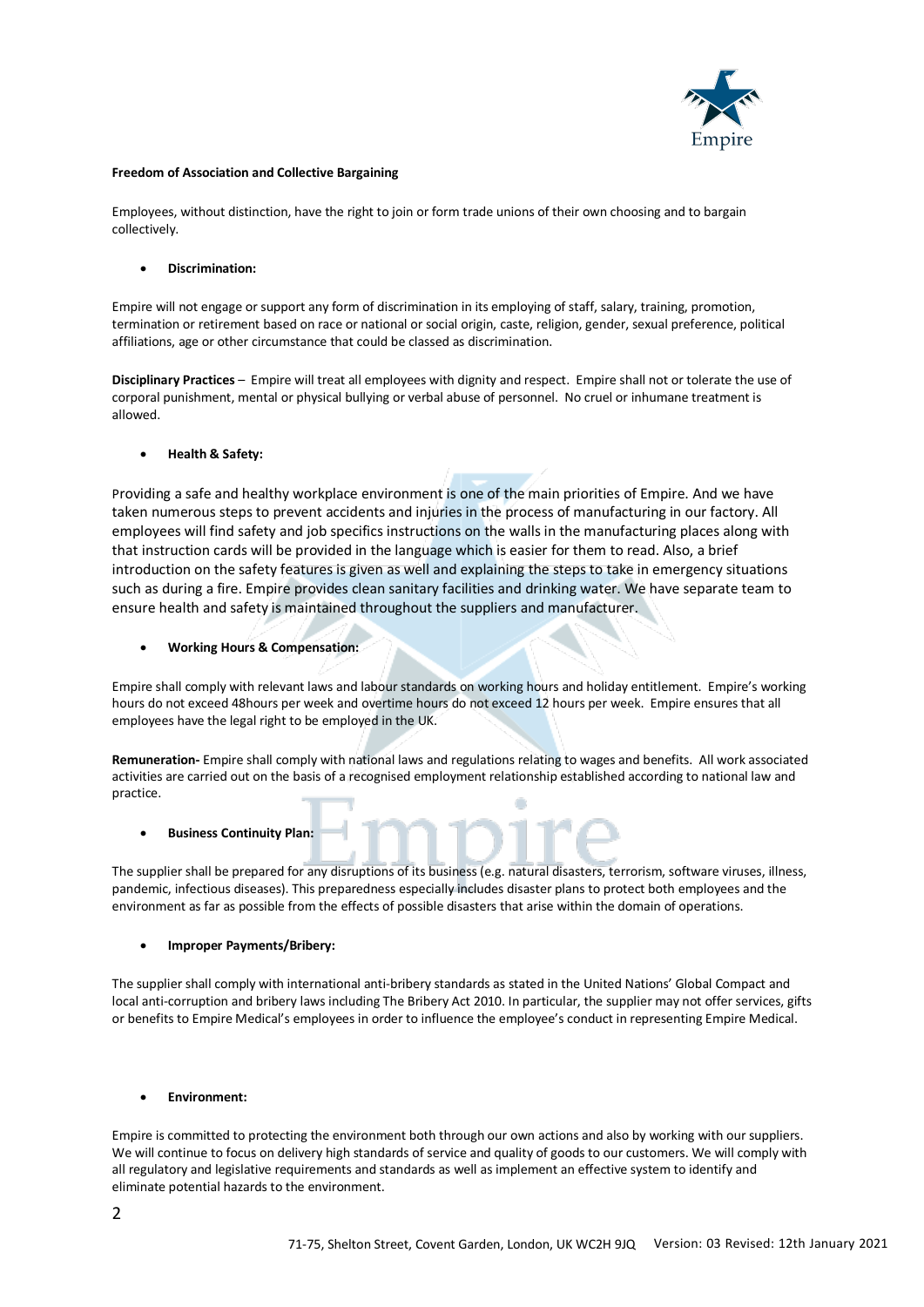

We expect our suppliers to strive to support Empire's climate protection goals through the products and services they deliver (e.g. by providing relevant data on climate protection). In this regard, we also expect our suppliers to take climate protection appropriately into account in their own operations, for example by setting climate protection goals for themselves and achieving them.

#### • **Business Partner Dialogue:**

The manufacturer shall communicate the principles stated in the Supplier Code of Conduct and detailed above to its subcontractors and other business partners who are involved in supplying the products and services described in the main contract. The supplier shall motivate such parties to adhere to the same standards.

Compliance with the Supplier Code of Conduct Empire Medical reserves the right, upon reasonable notice, to check compliance with the requirements of the Supplier Code of Conduct. Empire Medical encourages its suppliers to implement their own binding guidelines for ethical behaviour.

Empire Medical's policy in relation to labour standards as relevant to the organisation itself, contractors, sub-contractors, suppliers and any other parties engaged through the supply chain is as follows:

- We shall comply to all Employment Laws relevant to our business
- We comply to the Health and Safety at work Act 1974.
- We comply with all other Employment legislation.
- Our compliance with the above is kept up to date using an external HR company
- We will work towards the ETI Base Code. This demonstrates compliance with the principles of the United Nations Global Compact, the UN Universal Declaration of Human Rights as well as the 1998 International Labour Organisation Declaration on Fundamental Principles and Rights at Work, in accordance with international, national and local law and practice
- We shall encourage all suppliers and contractors to adhere to the Ethical Trading Initiative as part of their respective contracts.

#### **Corrective Action:**

The current CAR quality system will be used to document improvements from labour standards audits.

#### **2. Management Review:**

The Management Representative shall review the Empire Medical's Labour Standards Assurance System (LSAS) at orchestrated intervals, to ascertain its perpetuating opportuneness, adequacy, and efficacy.

The Commercial Director will withal report on LSAS as a component of a wider Business Ethics review held twice per year at Empire Medicals Board Meetings.

NOTE: This policy is available in complete detail, please email us to get the copy enquiries**@empiremedical.co.uk**